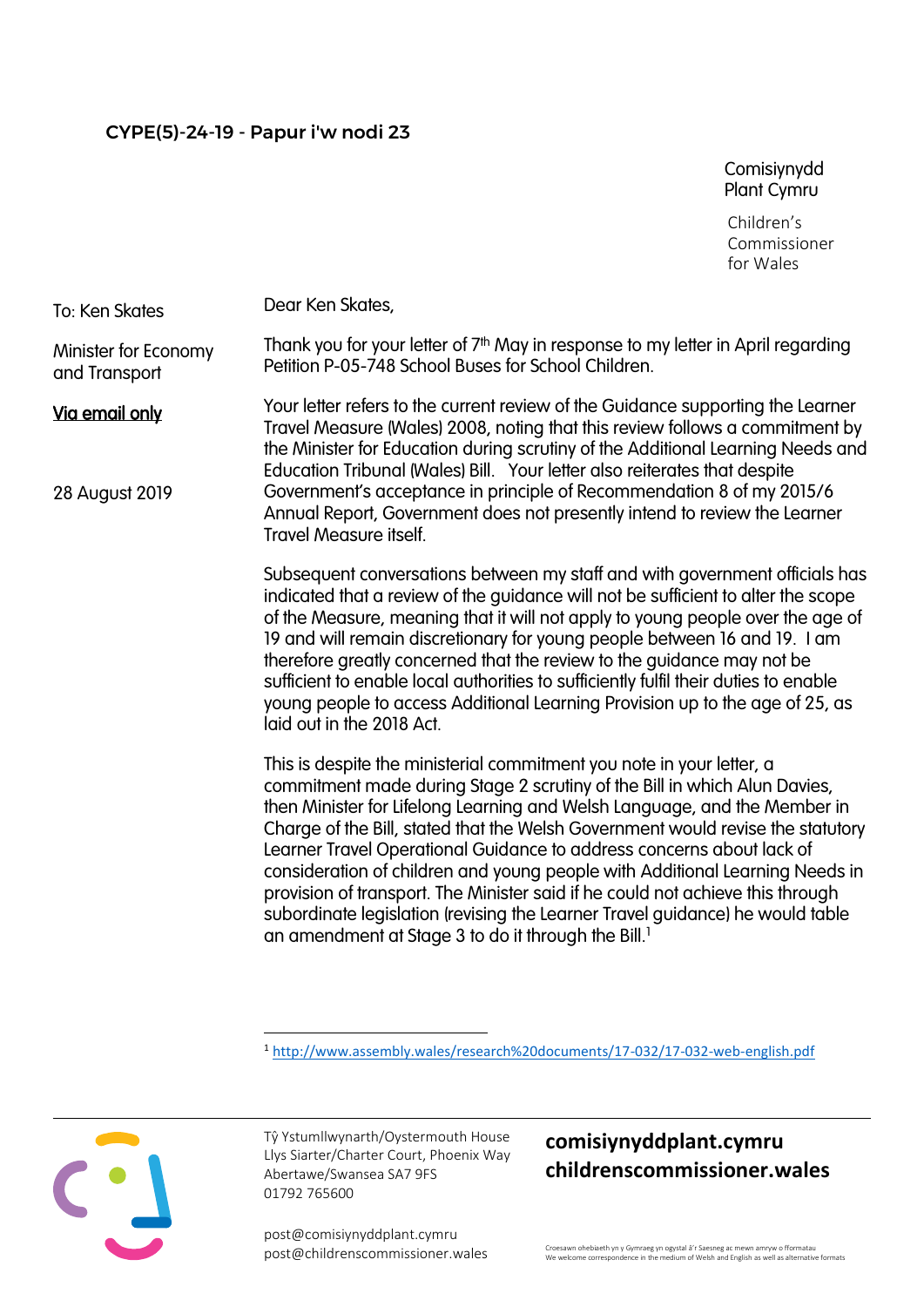Children's Commissioner for Wales

The current Minister for Education subsequently wrote to the Chair of the Children, Young People and Education Committee in November 2017 stating,

"There is already sufficient legal scope to enable revisions to be made to the Learner Travel guidance so that it properly reflects and takes account of the new statutory ALN system and I am happy to commit the Welsh Government to undertake that work. I am also reassured that the ALN Code will be able to provide an appropriate degree of guidance on the place of transport considerations within individual development plans and the process of producing them, including cross references to the Learner Travel Measure and guidance. On that basis, I do not think it necessary to bring forward a Stage 3 amendment to the Bill in relation to this matter."<sup>2</sup>

These commitments have raised the legitimate expectation that the review of Learner Travel guidance properly accounts for the duties of the 2018 Act, an expectation reiterated in consultation on the draft Code for the 2018 Act this spring, which stated the following:

1.62 The Cabinet Secretary for Education has committed the Welsh Government to revise the Guidance in light of the 2018 Act and this work is underway as part of a wider refresh of the Guidance, which will be consulted on formally in due course. The revised guidance will be published in advance of implementation of the 2018 Act. 3

If the review of guidance is not sufficient to mean that local authorities are fully able to meet their duties to provide Additional Learning Provision to young people up to the age of 25, then the assessment provided during the scrutiny of the Bill from Government has been inaccurate.

Should this be the case, Government must either review the Learner Travel Measure itself, or ensure that specific duties around transport are included in the Additional Learning Needs Code for Wales as it is finalised before implementation. These duties should be sufficient to meet the transport needs of all children and young people to whom the 2018 Act applies.

This is an urgent and important issue. If it is not sufficiently addressed young people with Additional Learning Needs will continue to face discrimination in accessing their education: cases from my Investigation and Advice Service illustrate that transport for children and young people with Additional Learning Needs is a real barrier to enabling children and young people to access education. I have several cases in recent years illustrating the profound effect of insufficient transport for individuals, these include cases where there have

 $\overline{2}$ 

[http://www.senedd.assembly.wales/documents/s68779/Letter%20from%20the%20Cabinet%2](http://www.senedd.assembly.wales/documents/s68779/Letter%20from%20the%20Cabinet%20Secretary%20for%20Education%2017%20November%202017.pdf) [0Secretary%20for%20Education%2017%20November%202017.pdf](http://www.senedd.assembly.wales/documents/s68779/Letter%20from%20the%20Cabinet%20Secretary%20for%20Education%2017%20November%202017.pdf)

<sup>&</sup>lt;sup>3</sup> [https://gov.wales/sites/default/files/consultations/2018-12/consultation-document-draft](https://gov.wales/sites/default/files/consultations/2018-12/consultation-document-draft-additional-learning-needs-code_0.pdf)[additional-learning-needs-code\\_0.pdf](https://gov.wales/sites/default/files/consultations/2018-12/consultation-document-draft-additional-learning-needs-code_0.pdf)